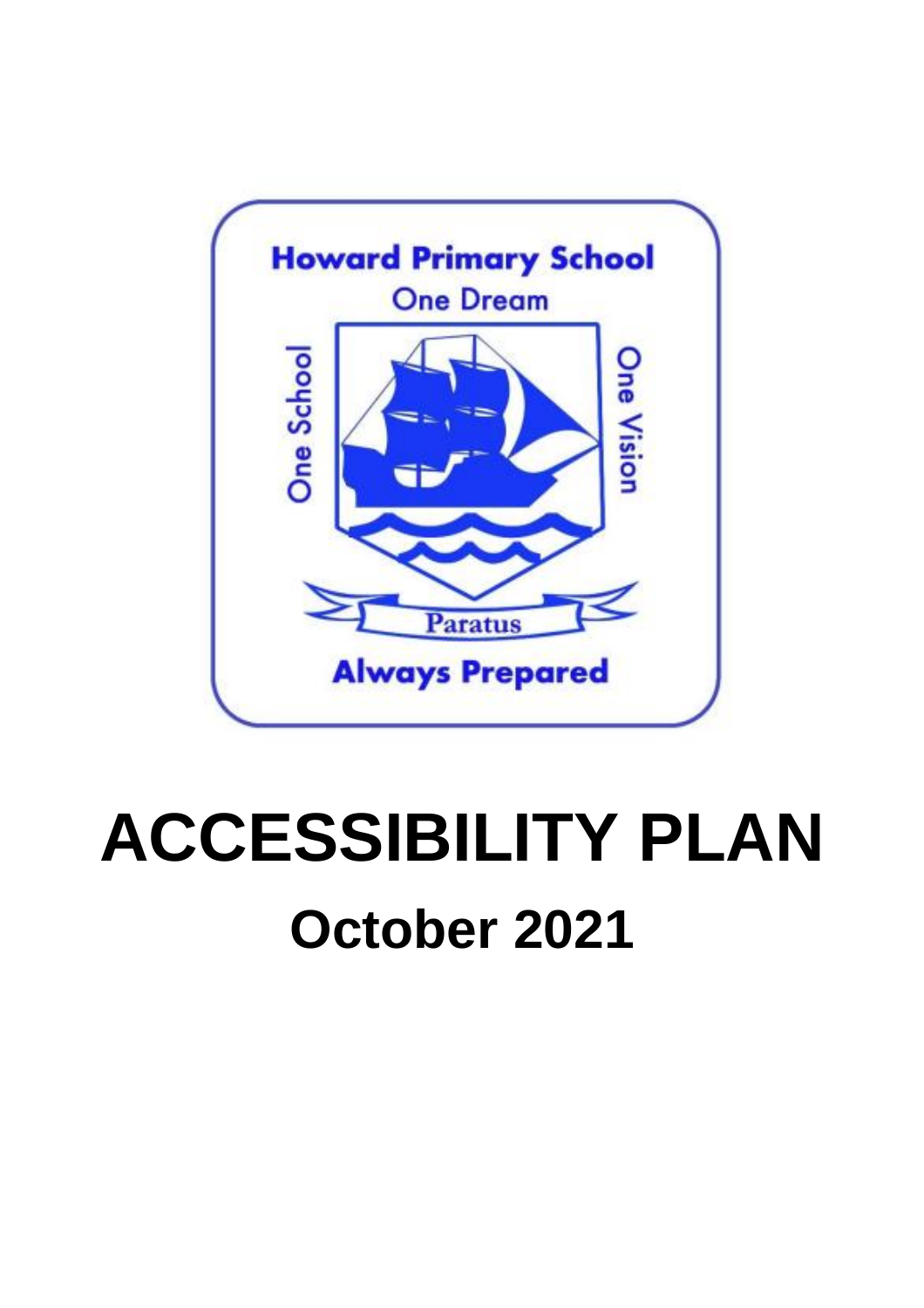#### **Version Control**

| Version | Date         | <b>Notes</b>                        | Reviewed/updated/amended |
|---------|--------------|-------------------------------------|--------------------------|
|         |              |                                     | Dν                       |
|         | Autumn 2019  | <b>Original Policy</b>              |                          |
| 1.1     | October 2021 | Document<br>reviewed and<br>updated | S Pollington             |

#### **Contents**

## <span id="page-1-0"></span>**1. Aims**

Schools are required under the Equality Act 2010 to have an accessibility plan. The purpose of the plan is to:

- Increase the extent to which disabled pupils can participate in the curriculum
- Improve the physical environment of the school to enable disabled pupils to take better advantage of education, benefits, facilities and services provided
- Improve the availability of accessible information to disabled pupils

Howard Primary School aims to treat all its pupils fairly and with respect. This involves providing access and opportunities for all pupils without discrimination of any kind. We are a UNICEF Rights Respecting School. All pupils are taught to recognise and respect the rights of others and to conduct themselves in accordance with our core values of **Care, Commitment, Co-operation, Courtesy and Consideration.** We feel that together, these collective values both reflect and reinforce the inclusive ethos of the school for the benefit of all pupils regardless of background or ability. Howard Primary School celebrates and encourages diversity. Our pupil cohort reflects the rich cultural and ethnic diversity of our local community and pupils are given a voice to enable them to feel valued, respected and supported in every endeavour. Our ethos promotes the importance of pupil and staff wellbeing, anti-bullying and the importance of feeling safe and comfortable within the school environment.

This plan will be made available online on the school website, and paper copies are available upon request.

Howard Primary School is also committed to ensuring staff are trained in equality issues with reference to the Equality Act 2010, including understanding disability issues. The school employs a full-time SEN coordinator to ensure compliance with all statutory requirements relating to accessibility and SEN provision. Howard is also committed to providing support for children with English as an additional language and provides staff with training as well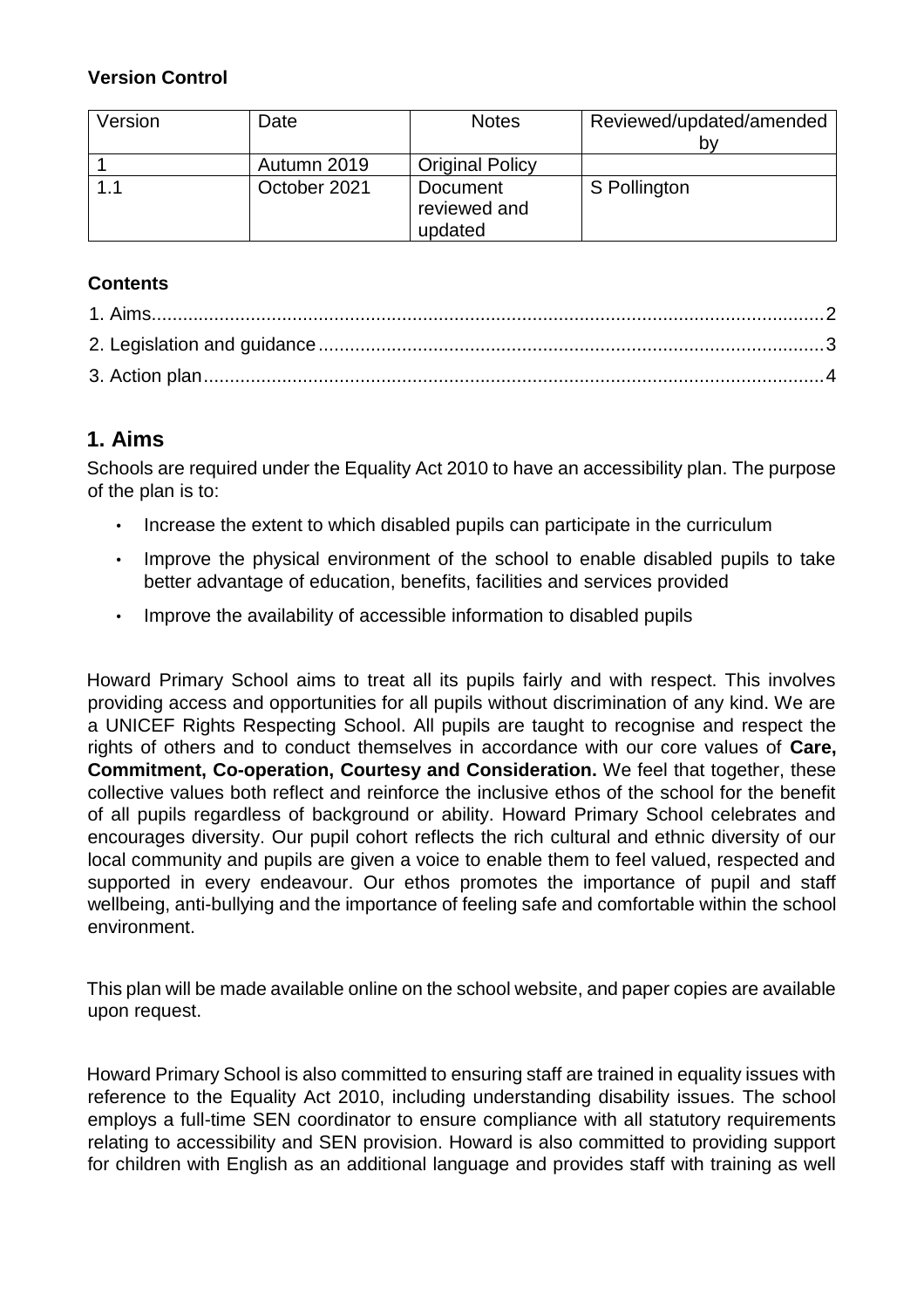as administering a detailed assessment system to ensure that the best provision possible is made at all times for children with this barrier to learning.

Howard Primary School's complaints procedure covers the accessibility plan. If you have any concerns relating to accessibility in school, this procedure sets out the process for raising these concerns.

#### **Key Priorities:**

Howard Primary school takes advice on support needed for children with disabilities and works with experts to ensure they have the necessary support to achieve their full potential. The action plan below aims to ensure that:

- The school complies with its statutory duties under current legislation.
- A safe, secure and supportive learning environment is provided at all times for all pupils.
- An inclusive curriculum centred around skilful differentiation is available to support children with disabilities and special educational needs.
- Children are given the opportunity to build self-esteem, self-confidence and a positive outlook towards their education.
- The physical environment of the school is appropriate to cater to the needs of our pupils and staff and that improvements are made over time and as needs change.
- We improve the delivery of information to pupils with a disability.

## <span id="page-2-0"></span>**2. Legislation and guidance**

This document meets the requirements of [schedule 10 of the Equality Act 2010](http://www.legislation.gov.uk/ukpga/2010/15/schedule/10) and the Department for Education (DfE) [guidance for schools on the Equality Act 2010.](https://www.gov.uk/government/publications/equality-act-2010-advice-for-schools)

The Equality Act 2010 defines an individual as disabled if he or she has a physical or mental impairment that has a 'substantial' and 'long-term' adverse effect on his or her ability to undertake normal day-to-day activities.

Under the [Special Educational Needs and Disability \(SEND\) Code of Practice,](https://www.gov.uk/government/publications/send-code-of-practice-0-to-25) 'long-term' is defined as 'a year or more' and 'substantial' is defined as 'more than minor or trivial'. The definition includes sensory impairments such as those affecting sight or hearing, and longterm health conditions such as asthma, diabetes, epilepsy and cancer.

Schools are required to make 'reasonable adjustments' for pupils with disabilities under the Equality Act 2010, to alleviate any substantial disadvantage that a disabled pupil faces in comparison with non-disabled pupils. This can include, for example, the provision of an auxiliary aid or adjustments to premises.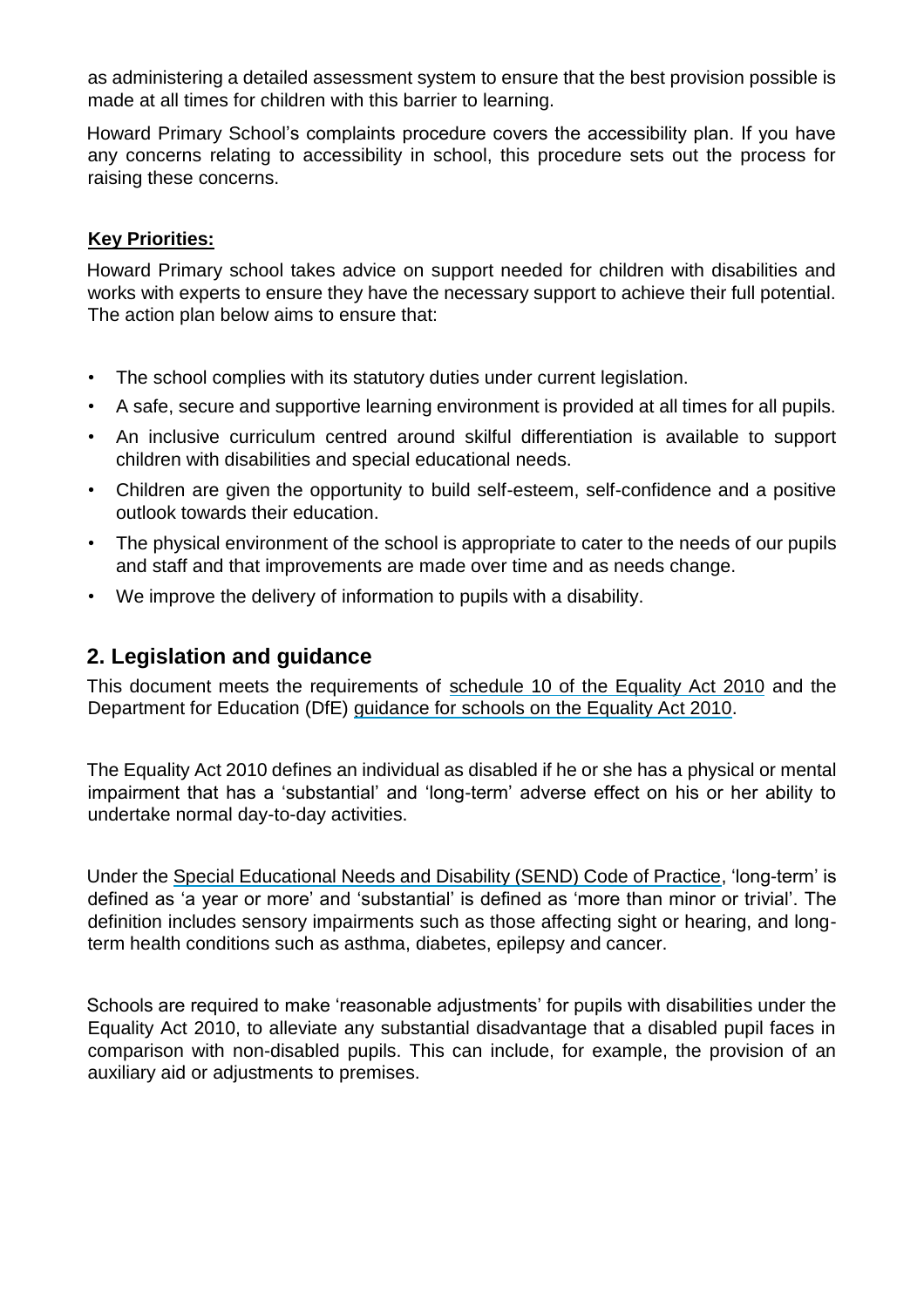# **3. Action plan**

This action plan sets out the aims of the accessibility plan in accordance with the Equality Act 2010.

<span id="page-3-0"></span>

| Aim                                                                    | <b>Current Good Practice</b>                                                                                                                                                                                                                                                                                                                                                                                                                                                                                                                                                                                                                                                                                                                                                                                                                            | <b>Objectives</b>                                                                                                                                                                                             | <b>Person</b><br><b>Responsible</b> | Target date to<br>complete |
|------------------------------------------------------------------------|---------------------------------------------------------------------------------------------------------------------------------------------------------------------------------------------------------------------------------------------------------------------------------------------------------------------------------------------------------------------------------------------------------------------------------------------------------------------------------------------------------------------------------------------------------------------------------------------------------------------------------------------------------------------------------------------------------------------------------------------------------------------------------------------------------------------------------------------------------|---------------------------------------------------------------------------------------------------------------------------------------------------------------------------------------------------------------|-------------------------------------|----------------------------|
| Increase access to<br>the curriculum for<br>pupil with a<br>disability | Our school offers a differentiated<br>curriculum for all pupils<br>We use resources tailored to the<br>needs of pupils who require support to<br>access the curriculum.<br>Curriculum progress is tracked for all<br>$\bullet$<br>pupils, including those with a disability.<br>Targets are set effectively and are<br>$\bullet$<br>appropriate for pupils with additional<br>needs.<br>Visual timetables used in all<br>$\bullet$<br>classrooms.<br>Touch typing memory programs to<br>$\bullet$<br>support working memory<br>IPads and Latops available when<br>$\bullet$<br>required to support learning (dictation<br>software used whre appropriate).<br>Coloured overlays used where<br>appropriate to support children with<br>visual impairment or dyslexia.<br>Dyslexia friendly fonts available on all<br>computers. Dyslexia Friendly books. | Curriculum resources to<br>include examples of people<br>with disabilities (including<br>displays where applicable).<br>Curriculum reviewed<br>periodically to ensure it<br>meets the needs of all<br>pupils. | SLT / SENdCo<br><b>SLT</b>          | actions by                 |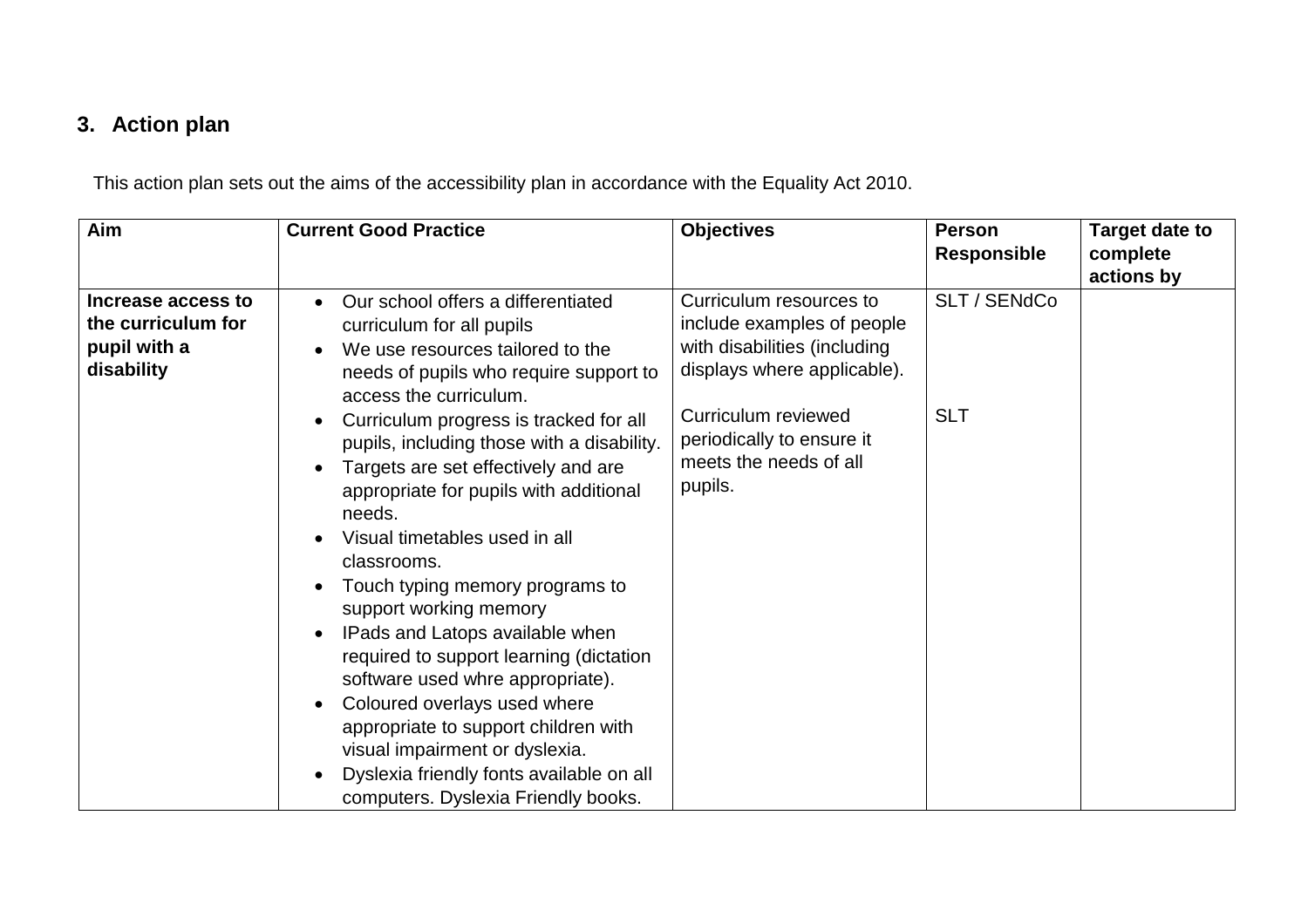| Sloping boards, core-strengthening<br>$\bullet$<br>cushions, pen and pencil grips, easy<br>grip scissors, adapted cutlery and<br>other specialist resources and<br>equipment are used where<br>appropriate.                                  |  |  |
|----------------------------------------------------------------------------------------------------------------------------------------------------------------------------------------------------------------------------------------------|--|--|
| CPD delivered to all teaching staff on<br>differentiation and SEN provision.                                                                                                                                                                 |  |  |
| Currently we train and deliver SALT (Speech<br>and Language Therapy) to include the<br>following programmes:                                                                                                                                 |  |  |
| <b>NELI</b><br>$\bullet$                                                                                                                                                                                                                     |  |  |
| <b>Attention Bucket</b><br>$\bullet$                                                                                                                                                                                                         |  |  |
| Individual SALT programs<br>$\bullet$                                                                                                                                                                                                        |  |  |
| The school also trains on and delivers:                                                                                                                                                                                                      |  |  |
| <b>Zones of Regulation</b><br>$\bullet$                                                                                                                                                                                                      |  |  |
| Lego Therapy<br>$\bullet$                                                                                                                                                                                                                    |  |  |
| <b>Social Skills</b><br>$\bullet$                                                                                                                                                                                                            |  |  |
| Learning environments are organised<br>to support children individually where a<br>disability is identified (e.g. provision of<br>laptops, adjusted proximity to screens,<br>whiteboards and/or support staff,<br>seating plan adjustments). |  |  |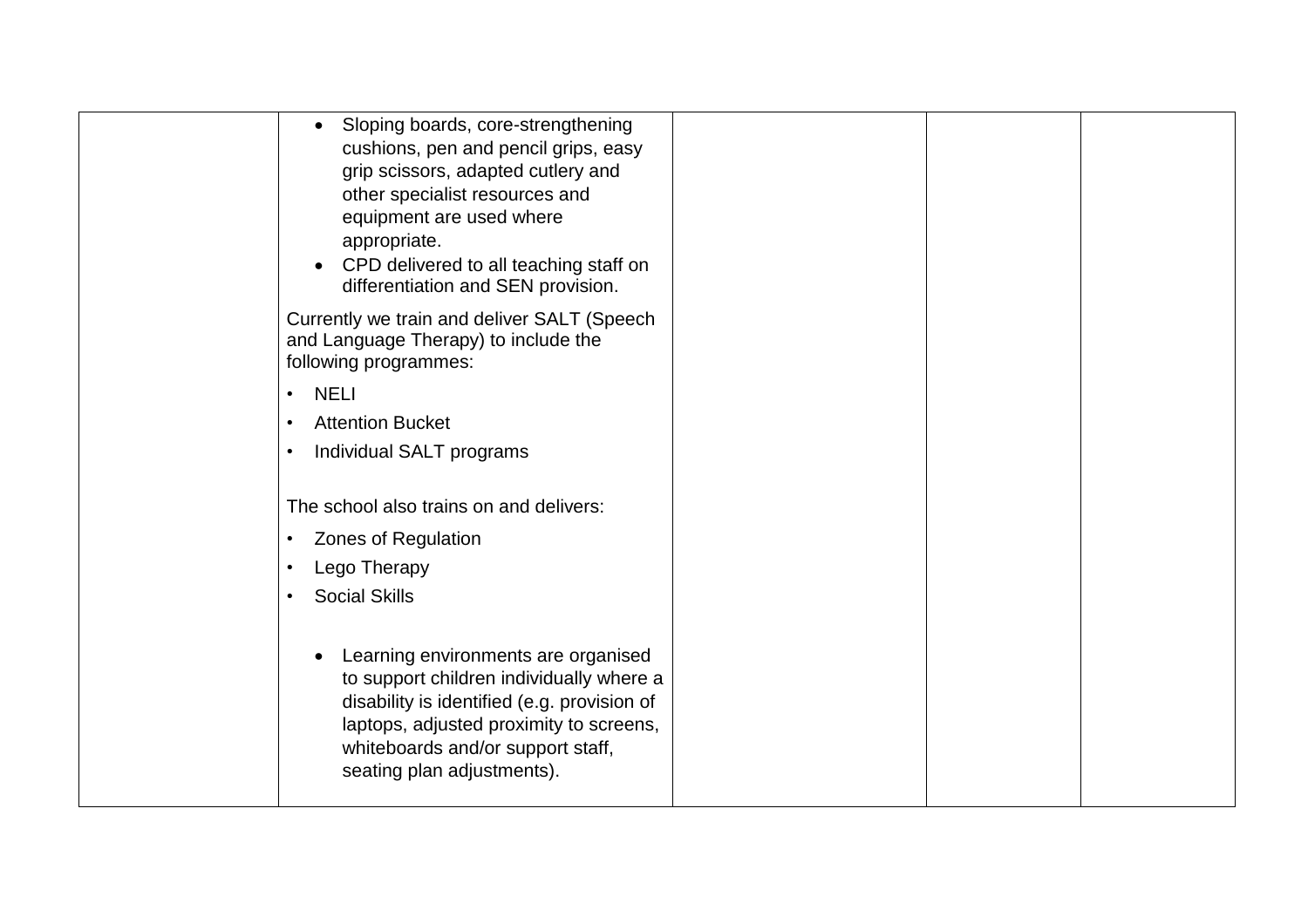|                                                                  | All pupils encouraged to take part in<br>$\bullet$<br>music, drama and sport (pupils<br>involved in Panathlon Sports<br>Challenge).<br>School trips and visits are organised,<br>wherever possible, to allow for<br>participation by all pupils.                                                                                                                                                                                                                                                                                                                                                                                   |                                                                                                                                                                                                                                                                                           |                                |  |
|------------------------------------------------------------------|------------------------------------------------------------------------------------------------------------------------------------------------------------------------------------------------------------------------------------------------------------------------------------------------------------------------------------------------------------------------------------------------------------------------------------------------------------------------------------------------------------------------------------------------------------------------------------------------------------------------------------|-------------------------------------------------------------------------------------------------------------------------------------------------------------------------------------------------------------------------------------------------------------------------------------------|--------------------------------|--|
| Improve and<br>maintain access to<br>the physical<br>environment | The environment is adapted to the needs of<br>pupils as required. This currently includes:<br>Lift system in new building<br>Corridors width appropriate to<br>accommodate wheelchair access<br><b>Disabled toilets</b><br>Graduated counter top in school office.<br>Hand rails on staircases.<br>Yellow highlighter strips on all<br>staircases.<br>Sound field system available in<br>reception class.<br>Log cabin purchased and placed in<br>playground for use as additional<br>learning space for children in year 3.<br>Keypad and entrance communicator<br>moved to be at more accessible height<br>for wheelchair users. | Improve accessibility:<br>Any future<br>door release buttons<br>to be at accessible<br>height for wheelchair<br>users.<br>Additional<br>ramp leading from<br>the playground into<br>the dining/assembly<br>hall to enable<br>wheelchair access to<br>key areas of the<br>school building. | Governing Body /<br><b>SLT</b> |  |